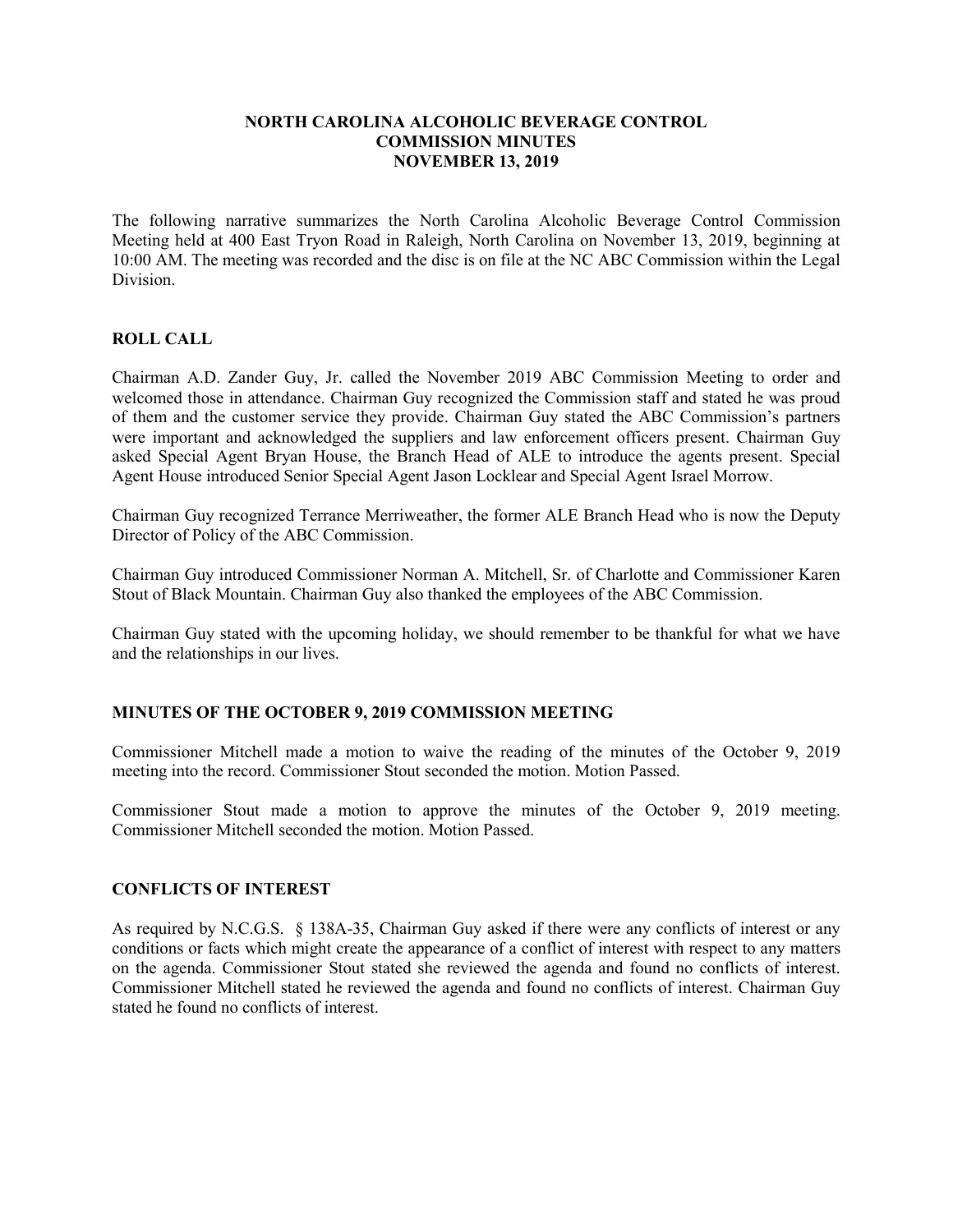### **I. CONTESTED CASES AND OFFERS IN COMPROMISE – 94**

Chief Counsel Renee C. Metz requested several cases be removed from the agenda. Mrs. Metz explained, regarding case number 2, Bua Thai Cuisine, the permittee had arrived and asked Assistant Counsel Stacey Coley if the case could be continued for further discussion. Ms. Metz also requested case numbers 72 and 74 be continued; additionally, case number 74 will ultimately be dismissed as it is related to case number 73.

Commissioner Mitchell made a motion to follow the staff recommendation to remove case numbers 2, 72 and 74 from the agenda. Commissioner Stout seconded the motion. Motion Passed.

Mrs. Metz explained agenda case number one, Discount Tobacco, was assigned to Assistant Counsel Rachel Spears. Mrs. Metz explained it was a contested case with a sanctions order for failure to file a prehearing statement as requested by the Administrative Law Judge. Mrs. Metz stated the underlying charges were related to exterior advertising, unauthorized possession of spirituous liquor, performing services after consuming alcohol, possession of gambling equipment, and maintaining living quarters connected to the premises. Mrs. Metz explained the Final Decision included a \$500.00 penalty to be paid by December 6, 2019 and a 50-day suspension of the ABC permits to begin December 13, 2019. Mrs. Metz requested the Commission impose the Judge's decision.

Commissioner Mitchell made a motion to impose the Judge's decision as recommended by staff. Commissioner Stout seconded the motion. Motion Passed.

Mrs. Metz asked if anyone was present regarding case number 17, B and B Catering. As no one was present, Mrs. Metz explained the permittee had signed an Offer in Compromise which included a penalty of cancellation of the Mixed Beverage Restaurant permit. Mrs. Metz explained the business would no longer be eligible to hold the Mixed Beverages Catering permit and requested the order by amended to also include this permit.

Commissioner Stout made a motion to follow staff's recommendation. Commissioner Mitchell seconded the motion. Motion Passed.

The permittee was present regarding case number 32, Waughtown Grocery. Athar Khan stated they had taken the training class and requested the Commission lower the fine. Chairman Guy explained Mr. Khan had signed the Offer in Compromise agreeing to a penalty of \$3,500.00.

Assistant Counsel Walker Reagan explained Mr. Khan had signed the Offer in Compromise; however, late the previous week, Mr. Khan notified Mr. Reagan that they had taken the training and he had a better understanding. Mr. Reagan explained he had advised Mr. Khan to come before the Commission if he wished to request the fine be lowered. Chairman Guy asked for Mr. Reagan's recommendation. Mr. Reagan stated he believed they were taking the matter seriously with the employees and a reduction would be appropriate.

After conferring with the Commissioners, Chairman Guy stated Mr. Khan appeared to be taking the matter seriously and as he had completed the training, made a motion for the fine to be reduced to \$2,000.00. Commissioner Mitchell seconded the motion. Motion Passed.

As no one else was present regarding a case, Mrs. Metz asked the Commission to ratify the remaining Offers in Compromise.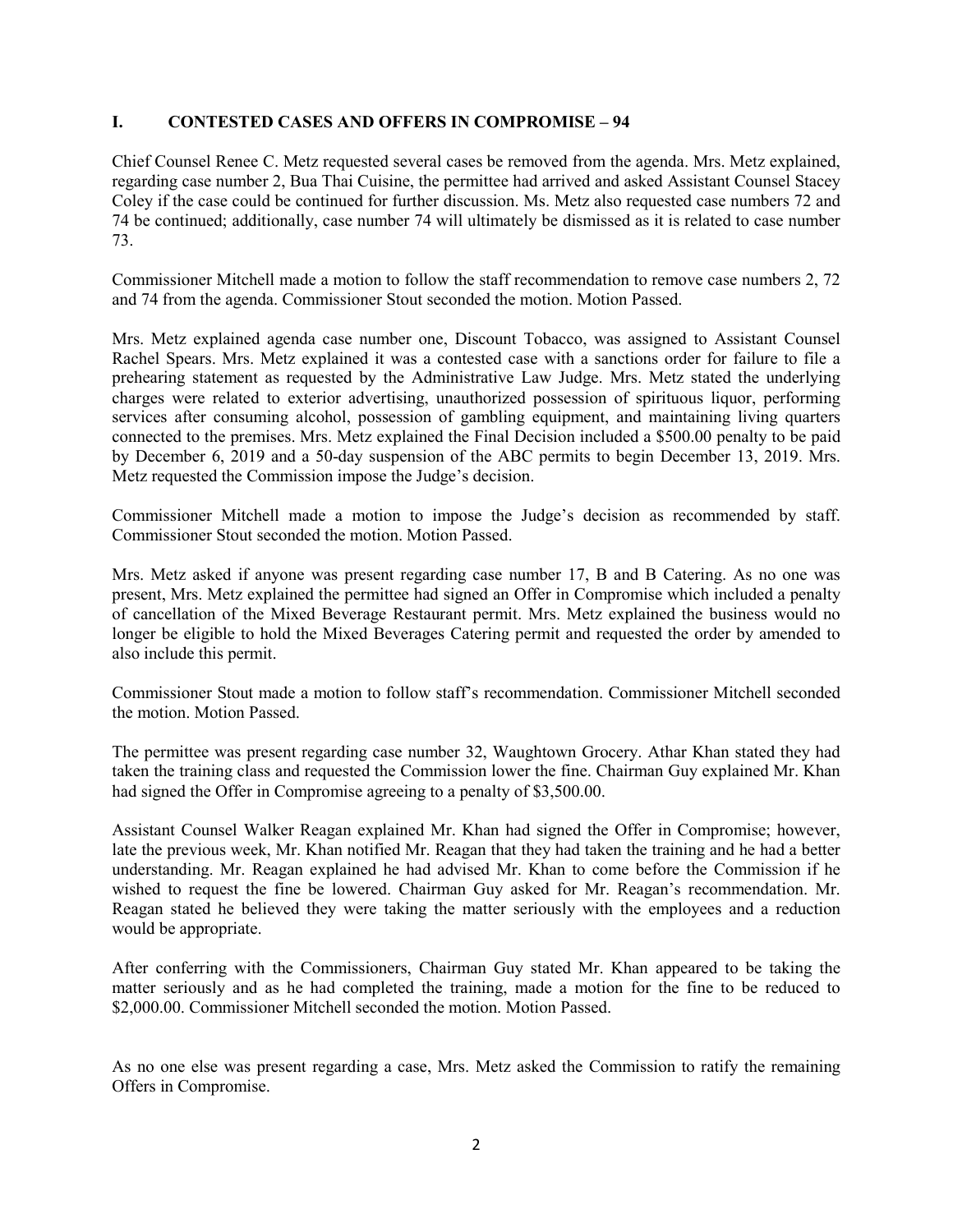Commissioner Stout made a made a motion to ratify the remaining Offers in Compromise. Commissioner Mitchell seconded the motion. Motion Passed.

## **II. ABC STORE LOCATION – HIGH POINT ABC BOARD**

Chairman Guy recognized Administrator Agnes C. Stevens. Ms. Stevens stated there were three requests from ABC Boards for approval for new stores. Ms. Stevens added representatives of the High Point ABC Board were present. High Point ABC Board Chairman David Wall introduced himself and Rosalind Stewart, the Board manager.

Ms. Stevens stated on October 11, 2019, the High Point ABC Board requested approval to lease property to open and operate an ABC Store at 3318 Brookridge Lane in High Point, North Carolina. Audit Investigation Assistant Director Edwin Strickland corresponded with Ms. Stewart to gather information for this report.

Ms. Stevens explained the property is zoned General Business and allows for an ABC Store. Ms. Stevens added there are no personal or financial interests shared between the property owners and the High Point ABC Board members.

Ms. Stevens stated the nearest school, Shadybrook Elementary School, is located at 503 Shadybrook Road in High Point and approximately 1.4 miles away. The nearest church, Woodlawn Baptist Church located at 3201 North Main Street in High Point, is approximately .1 mile away. Ms. Stevens explained the nearest ABC Store is located approximately 2 miles away at 242 East Parris Avenue and is operated by the High Point ABC Board.

Ms. Stevens stated the required sign announcing the ABC Board's intention to open an ABC Store was properly posted on September 20, 2019 and observed by Mr. Strickland on October 21, 2019. Ms. Stevens explained, as of October 22, 2019, the Board had received four calls regarding the proposed store. One was in favor of the site and a second suggested a different site because of a ball field. Two calls were in objection to the proposed store with one citing a nearby daycare. Ms. Stevens stated staff recommends approval of this store.

Chairman Guy asked if anyone was present regarding an objection to the proposal request. No one was present.

Commissioner Mitchell made a motion to approve the proposed store upon staff recommendation. Commissioner Stout seconded the motion. Motion Passed.

### **III. ABC STORE LOCATION – MOORE COUNTY ABC BOARD**

Ms. Stevens stated on October 8, 2019, the Moore County ABC Board requested approval to purchase property to open and operate an ABC Store at 10 Blake Boulevard in Pinehurst, North Carolina. On October 25, 2019 Auditor/Investigator Richard Thorsen met with the Moore County ABC Board General Manager Alyson Faulkner. If approved, the Board tentatively plans to open the proposed store in the spring of 2020. Ms. Stevens explained the Moore County ABC Board will have four stores once this location is completed and the Pinehurst location is closed.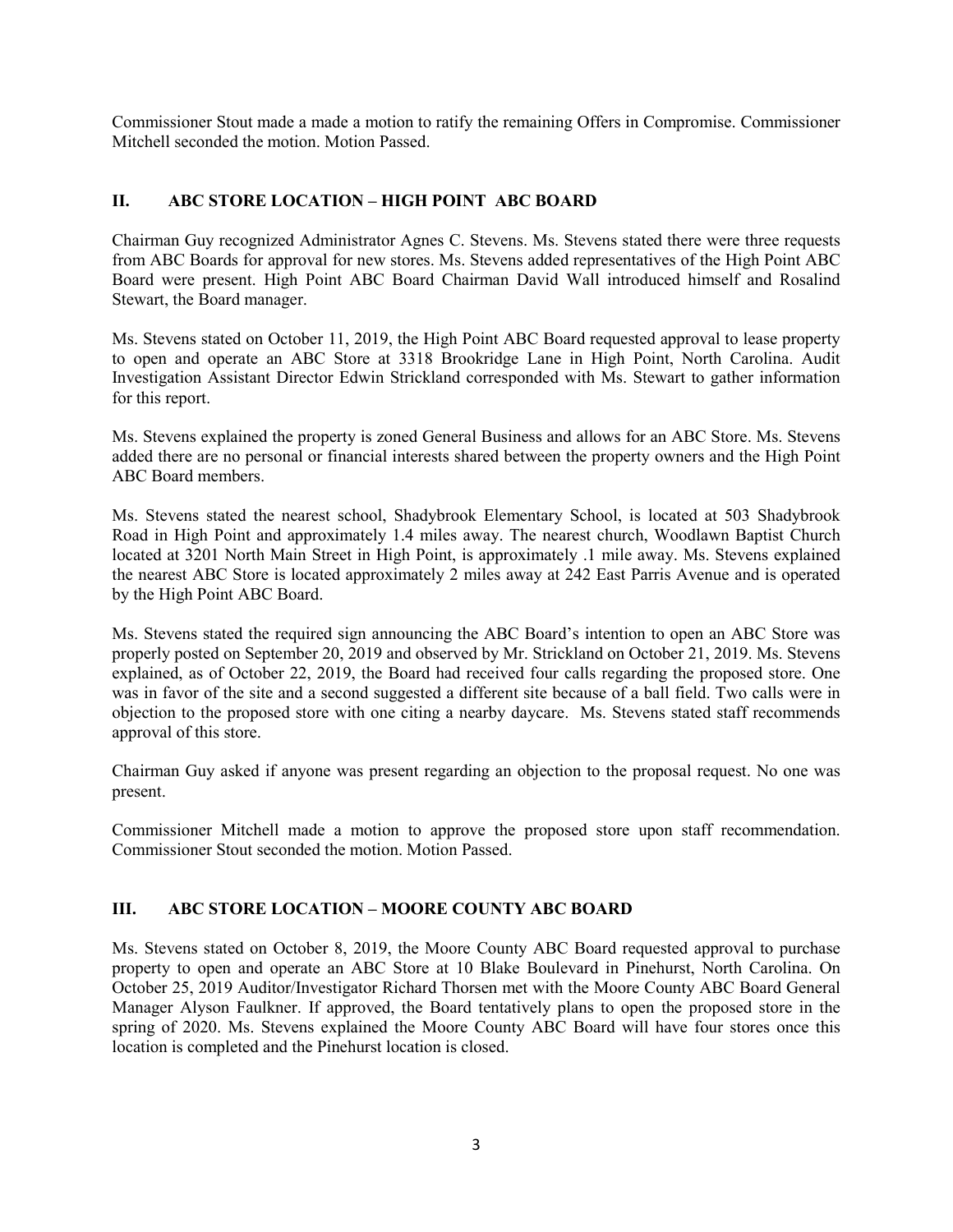Ms. Stevens explained the proposed property is zoned Commercial and allows for an ABC Store. Ms. Stevens added there are no personal or financial interests shared between the property owners and the Moore County ABC Board members.

Ms. Stevens stated the nearest school, Pine Elementary School, located at 10 Rassie Wicker Drive in Pinehurst, North Carolina, is approximately 3.6 miles away. The nearest church, Sandhills Alliance Church, located at 111 Trotter Drive in Aberdeen, North Carolina, is approximately .2 miles away. Ms. Stevens explained the nearest ABC Store is located approximately .3 miles away at 1500 Highway 5 in Pinehurst, North Carolina. Once this location is closed, the next closest ABC Store is located approximately 5.1 miles away at 1408 North Sandhills Boulevard in Aberdeen, North Carolina. Both ABC Stores are operated by the Moore County ABC Board.

Ms. Stevens stated the sign announcing the ABC Board's intention to open an ABC Store was posted at the location on October 8, 2019. The sign was witnessed by Mr. Thorsen on October 25, 2019. Ms. Stevens stated as of October 28, 2019, no objections have been reported and staff recommends approval of this store.

Chairman Guy asked if anyone was present regarding an objection to the proposal request. No one was present. Commissioner Stout asked if the Board would purchase the land and build the store themselves. Ms. Stevens stated the Board would. Commissioner Stout asked if the existing store is rented. Ms. Stevens replied she did not know if it was rented.

Commissioner Mitchell made a motion to approve the proposed location upon staff recommendation. Commissioner Stout seconded the motion. Motion Passed.

# **IV. ABC STORE LOCATION – NASH COUNTY ABC BOARD**

Ms. Stevens stated on October 1, 2019, the Nash County ABC Board requested approval to purchase property to build and operate an ABC Store at the corner of North Carolina Highway 97 and South Halifax Road in Rocky Mount, North Carolina. Mr. Thorsen reported the new location would replace the Sharpsburg ABC Store located at 200 Sharpe Road in Sharpsburg. If approved, the proposed store would open on April 1, 2021. Ms. Stevens explained the Nash County ABC Board will have eight stores after this location is opened and the Sharpsburg location is closed.

Ms. Stevens explained the property is zoned Commercial and allows for an ABC Store. Ms. Stevens added there are no personal or financial interests shared between the property owners and the Nash County ABC Board members.

Ms. Stevens stated the nearest school, G. R. Edwards Middle School located at 720 Edwards Street in Rocky Mount, North Carolina, is approximately 4.8 miles away. Additionally, Rocky Mount High School located at 1400 Bethlehem Road in Rocky Mount, North Carolina, is approximately 5 miles away. The nearest church, Mill Branch Church, located at Woodcrest Park in Rocky Mount, North Carolina, is approximately .4 miles away. Ms. Stevens explained the nearest ABC Store is located approximately 3.1 miles away at 200 Sharpe Road in Sharpsburg and will be closed. The next closest ABC Store is located approximately 4.4 miles away at 1322 Westwood Drive in Rocky Mount, North Carolina. Both stores are operated by the Nash County ABC Board.

Ms. Stevens stated the sign announcing the ABC Board's intention to open an ABC Store was posted at the location on October 1, 2019. The sign was witnessed by Mr. Thorsen on October 3, 2019. Ms. Stevens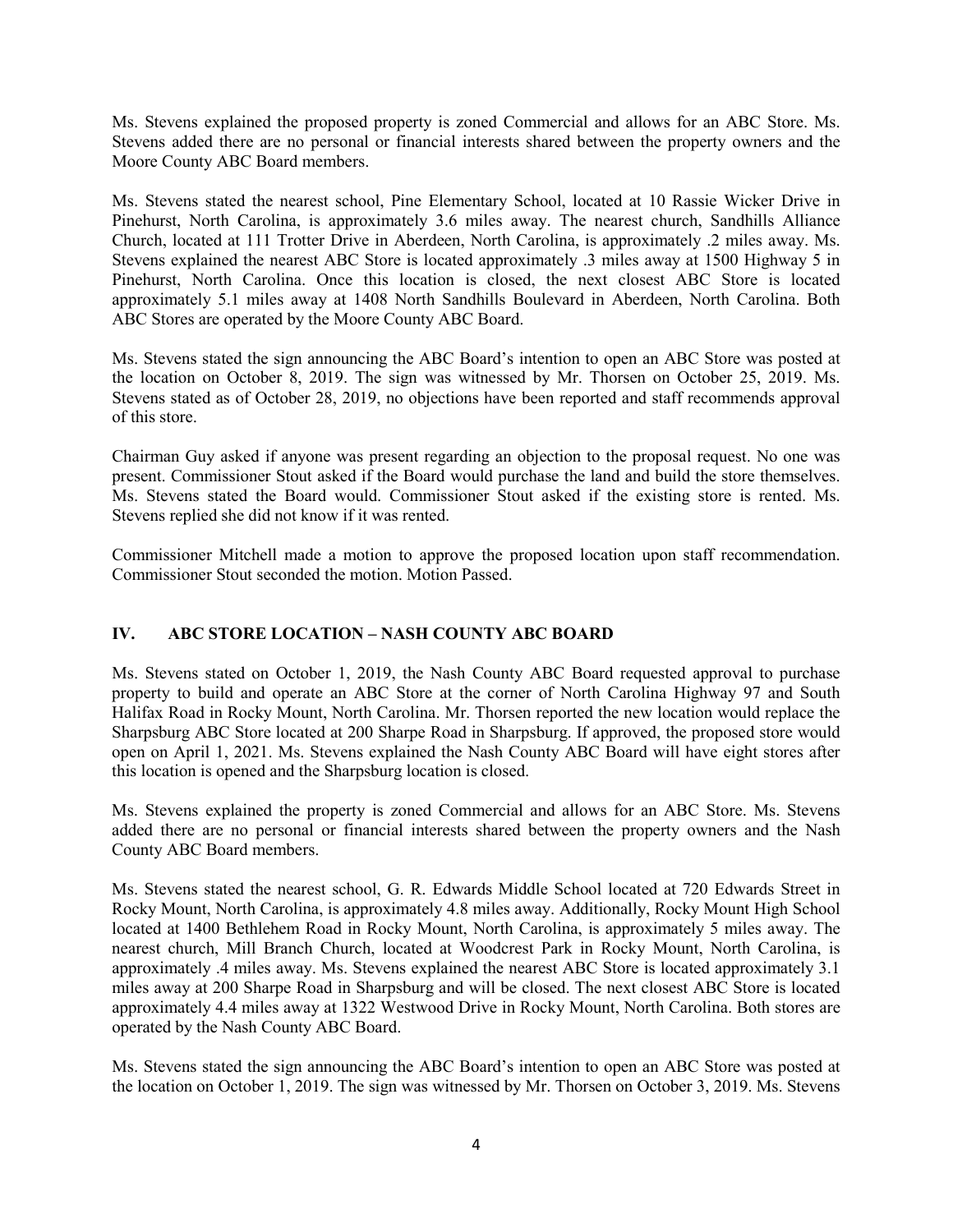stated as of October 28, 2019, no objections have been received and staff recommends approval of this store.

Chairman Guy asked if anyone was present regarding an objection to the proposal request. As no one was present, Commissioner Stout made a motion to approve the proposed location upon staff recommendation. Commissioner Mitchell seconded the motion. Motion Passed.

### **V. EXEMPTION REQUEST PURSUANT TO G.S. § 18B-1116(b) – JOHN KELLY; STEPHEN PYE; SEABOARD BREWING COMPANY, LLC; AND ZILLA VENTURES, LLC**

Mrs. Metz stated this exemption request by John Kelly, Stephen Pye, Seaboard Brewing Company, LLC and Zilla Ventures, LLC. Zilla Ventures operates The Portrait Gallery, a restaurant with ABC permits; Mr. Pye owns 50% and Mr. Kelly owns 30% of the membership interest. Mrs. Metz explained Seaboard Brewing operates a brewery with ABC permits and Mr. Kelly owns 80% and Mr. Pye owns 20% of the membership interest.

Mrs. Metz explained the basis for the exemption is the businesses are owned and operated by two different LLCs, but have common ownership. Mrs. Metz stated neither Mr. Kelly nor Mr. Pye conduct the daily operations of either business.

Mrs. Metz stated Seaboard distributes its malt beverages to various taprooms. Mrs. Metz added the Portrait Gallery offers malt beverages on tap and in cans and bottles from at least 15 producers at any given time and at no time, more than four of these are produced by Seaboard.

Mrs. Metz stated the exemption will have the standard conditions of production of less than 5,000 barrels a year, an independent manager to order the beer, and make a good faith effort to use a third-party wholesaler. Mrs. Metz stated staff recommends approval of the exemption request.

Chairman Guy asked if anyone was present regarding the exemption request. As no one was present, Commissioner Mitchell made a motion to follow staff's recommendation and approve the exemption request. Commissioner Stout seconded the motion. Motion Passed.

### **VI. EXEMPTION REQUEST PURSUANT TO G.S. § 18B-1116(b) – MATTHEW GANZERT; COLD CRAFT BEVERAGE PARTNERS, LLC, BM CARY, LLC d/b/a HIGHCRAFT BEER MARKET; AND HC CARY, LLC d/b/a AMBERLY LOCAL**

Mrs. Metz requested this exemption request be continued. Mrs. Metz explained she is not sure if they are comfortable with some of the conditions imposed by the exemption, therefore requiring further discussion.

Commissioner Stout made a motion to continue the exemption request to the next Commission meeting. Commissioner Mitchell seconded the motion. Motion Passed.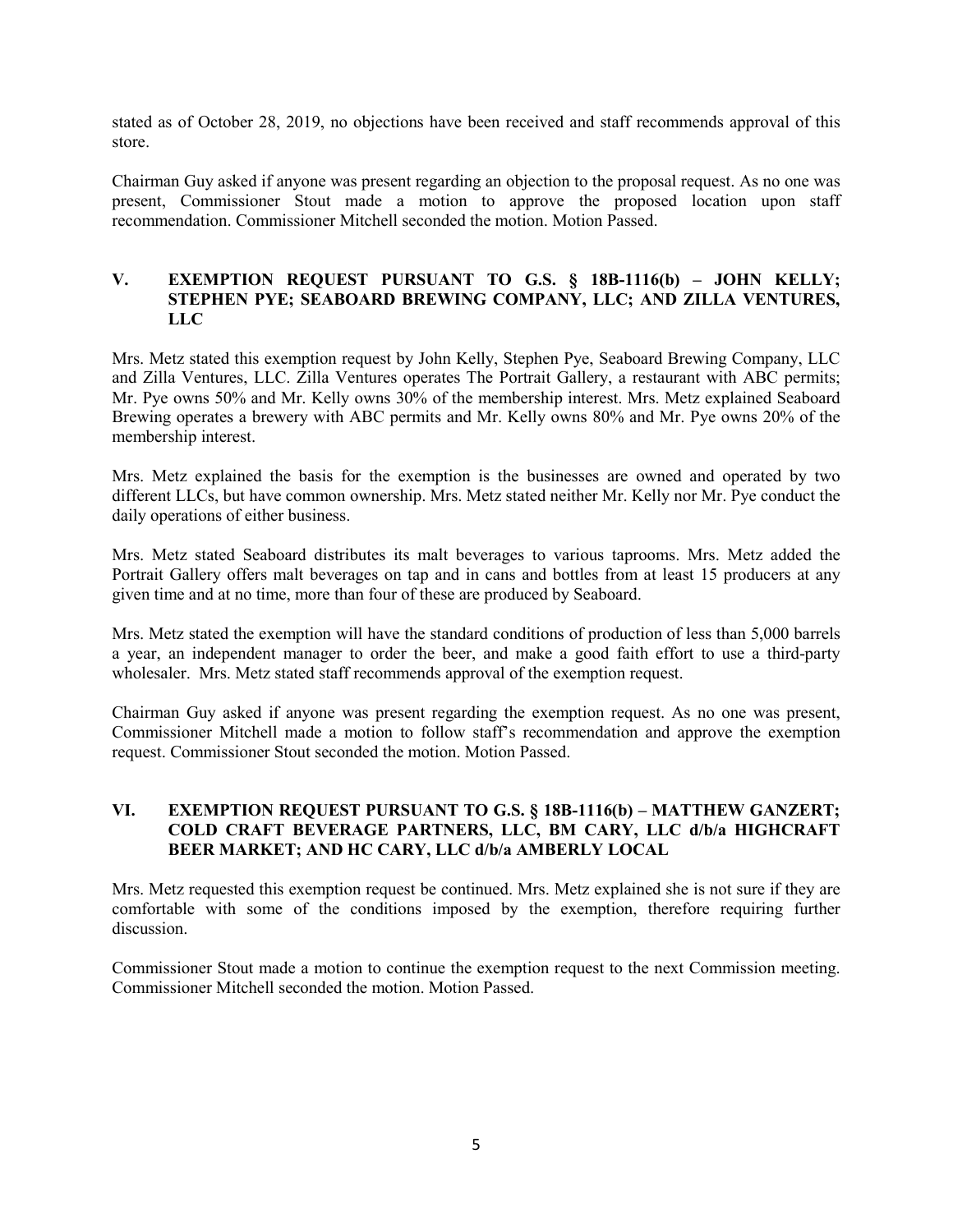### **VII. PUBLIC HEARING ON PROPOSED PERMANENT INCREASE MAXIMUM RETAIL DISCOUNT RULE – 14B NCAC 15B .1004**

Chairman Guy opened the public hearing on the permanent Increase Maximum Retail Discount Rule proposed on August 14, 2019. The proposed rule, the notice of public hearing and notice of the public written comment period were filed with the Office of Administrative Hearings on August 14, 2019 and were published in the NC Register on September 16, 2019. Copies of the notice of text and proposed rule were posted on the ABC Commission website and emailed to the ABC Commission rulemaking mailing list on August 19, 2019.

The public hearing was properly noticed for November 13, 2019 at 10:00 a.m. and the public comment period was noticed to be open through November 15, 2019. The statutory time period after publication for the public hearing of at least 15 days had been complied with. One written comment had been received from the NC Retail Merchants Association. As the public comment period runs through November 15, 2019, the Commission could not consider the adoption of the rule during the November meeting, but would be able to do so at its December 2019 meeting.

Chairman Guy asked rules coordinator Walker Reagan if he had any comments. Mr. Reagan stated he had none. Chairman Guy asked if there was anyone present who wished to address the Commission regarding the proposed rule. Andy Ellen, President and General Counsel of the NC Retail Merchants Association commended the Commission for bringing the rule forward as it had been adopted ten years prior. Mr. Ellen also thanked Mr. Reagan for his work on the rule. Chairman Guy stated Mr. Ellen did a good job representing his clients.

As no one else was present, Chairman Guy closed the public hearing.

## **VIII. RECONSIDERATION AND WITHDRAWAL OF A CERTAIN PERMANENT LOCAL BOARD ADMINISTRATION RULE**

Mr. Reagan provided drafts of the rule to the Commission. Mr. Reagan stated on October 9, 2019, the ABC Commission adopted the permanent Local Board Administration rules. The rules were filed with the Office of Administrative Hearings for review and approval by the Rules Review Commission.

Mr. Reagan explained, as part of the Rules Review Commission review, the RRC legal staff issues a Request for Technical Changes on certain rule drafting criteria set forth in Chapter 150B, the Administrative Procedures Act. Based upon the submitting agency's response to the Request for Technical Changes, the RRC legal staff makes recommendations as to whether adopted rules comply with Chapter 150B and whether the RRC should approve the rules.

Mr. Reagan stated, during the Request for Technical Changes review process, the RRC staff raised questions about one rule, 14B NCAC 15A .1101 adopted in October, as to whether the rule was necessary. Mr. Reagan explained, after further review, the ABC Commission legal staff concurred with the RRC staff's analysis and believes the rule should be reviewed further by the ABC Commission for possible future action.

Mr. Reagan stated staff recommends the Commission reconsider the vote by which 14B NCAC 15A .1101 was adopted; withdraw this rule from consideration of approval by the RRC; direct the RRC be notified of this action; and direct staff to review the rule in light of the staff's opinion and to recommend to the Commission any further action which might be needed on this rule.